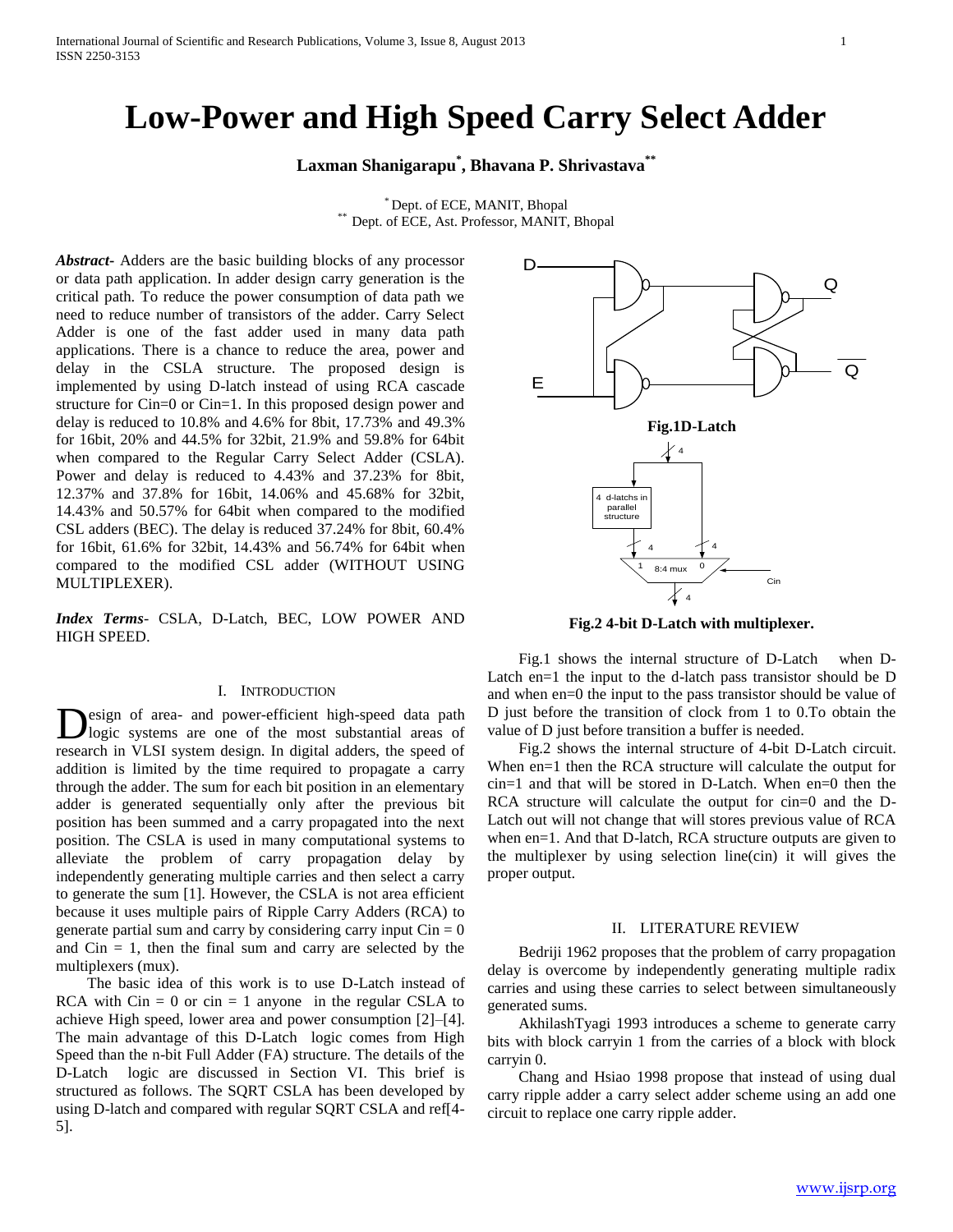Youngwood Kim and Lee Sup Kim 2001 introduces a multiplexer based add one circuit is proposed to reduce the area with negligible speed penalty.

 Yajuan He et al 2005 proposed an area efficient square root carry select adder scheme based on a new first zero detection logic.

 Ramkumar and Harish 2012 propose BEC technique which is a simple and efficient gate level modification to significantly reduce the area and power of square root CSLA.

 Sajesh Kumar U, Mohamed Salih K. and Sajith K 2012 propose carry select adder without using multiplexer which reduce area and power consumption.

### III. REGULAR 16-B SQRT CSLA

 CSLA compromise between ripple carry adder and carry look ahead adder. When compared to RCA CSLA is high speed and when compared to carry look ahead adder hardware complexity less. The main disadvantage of regular CSLA is the large area due to the multiple pairs of ripple carry adder. The Fig.5 shows the regular 16-bit carry select adder. It is divided into five groups with different bit size RCA. From the structure of CSLA, it is evident that there is scope for reducing area, power and delay in CSLA.

 The carry out calculated from the last stage i.e. least significant bit stage is used to select the actual calculated values of the output carry and sum. The selection is done by using a multiplexer. Internal structure of the group 2 to 5 of regular 16 bit CSLA is shown Fig.3. One input to the multiplexer goes from the RCA with Cin=0 and other input from the RCA with Cin=1.



**Fig .3 internal structure of Regular CSLA group A to D**

 There is a chance to reduce the area, power and delay in the CSLA structure.

#### IV. MODIFIED 16-B SQRT CSLA (BEC)

 The Binary to excess one Converter (BEC) replaces the ripple carry adder with Cin=1, in order to reduce the area and power consumption of the regular CSLA. The modified16-bit CSLA using BEC is shown in Fig.6 [4]. The structure is again divided into five groups with different bit size RCA and BEC. The group 2 to 5 of the modified 16-bit CSLA is shown Fig. 4.

 One input to the mux goes from the RCA with Cin=0 and other input from the BEC. Comparing the group 2 to 5 of both regular and modified CSLA, it is clear that BEC structure reduces the area and power.



**Fig.4 internal structure of Modified CSLA(BEC) group A to D**

 But the disadvantage of BEC method is that the delay is increasing than the regular CSLA.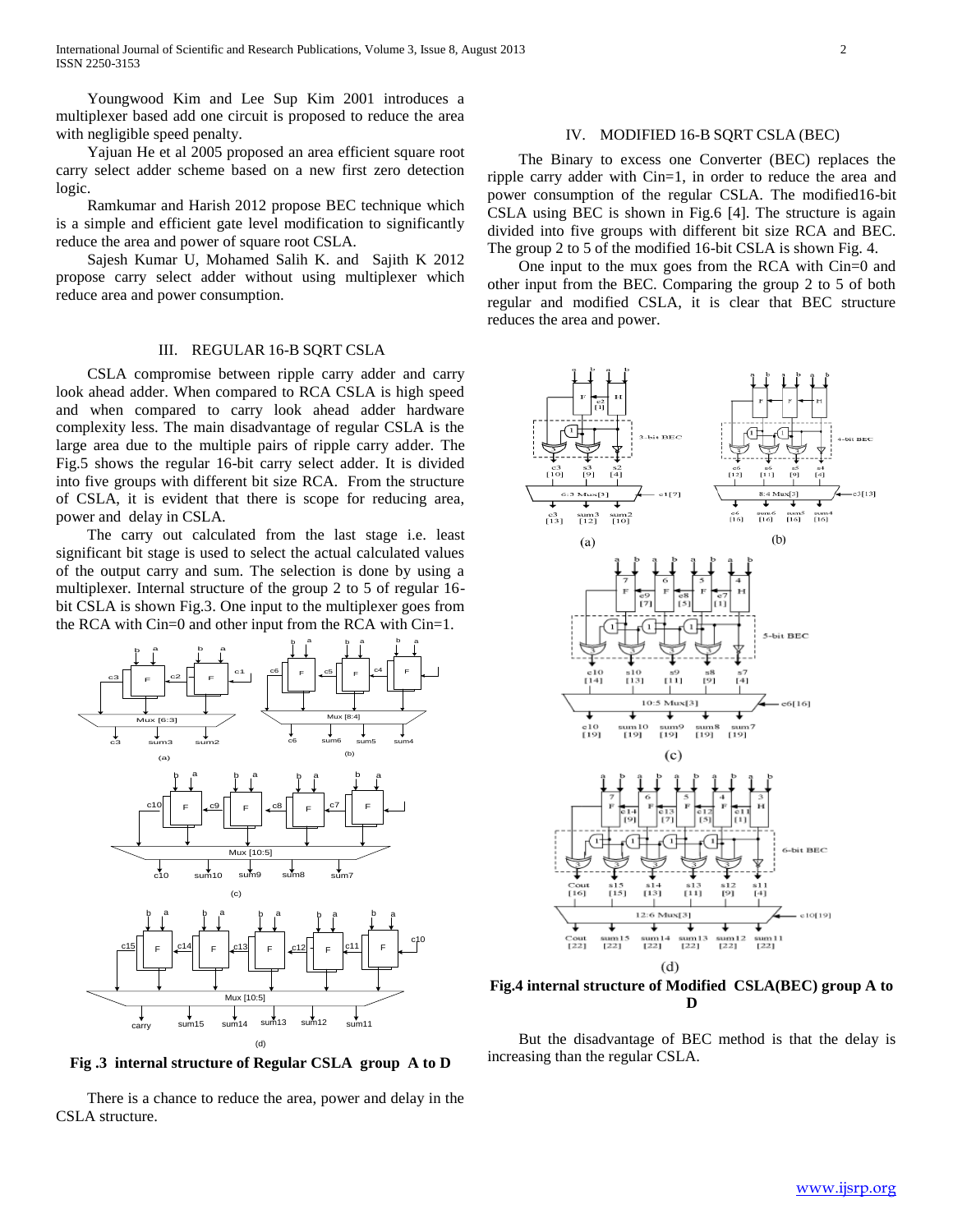

Fig.6 CSLA by using BEC [4]



**Fig .7 CSLA without using multiplexer [5]**

WITHOUT MUX CSLA, it is clear that in this structure area and power is reduced.

# V. MODIFIED 16-B SQRT CSLA (WITHOUT USING MUX)

 In this method CSLA with cin=1 and multiplexer is replaced by the simple combinational circuit which consists of XOR and AND gates. By using this method area and power is reduced when compared to regular CSLA and modified CSAL(BEC). The modified 16-bit CSLA without using mux is shown in fig.7 REF[5]. The structure is again divided into five groups with different bit size RCA and Combinational.

Initially RCA structure is calculate for  $\sin =0$  the output of full adder is given to the combinational circuit and one of the input of that combinational circuit is previous stage carry then it will provide the proper output by using Xor and And gates structure. The group 2to 5 of the modified 16-bit CSLA is shown Fig. 8.Comparing the group 2 to 5 of regular, modified BEC and

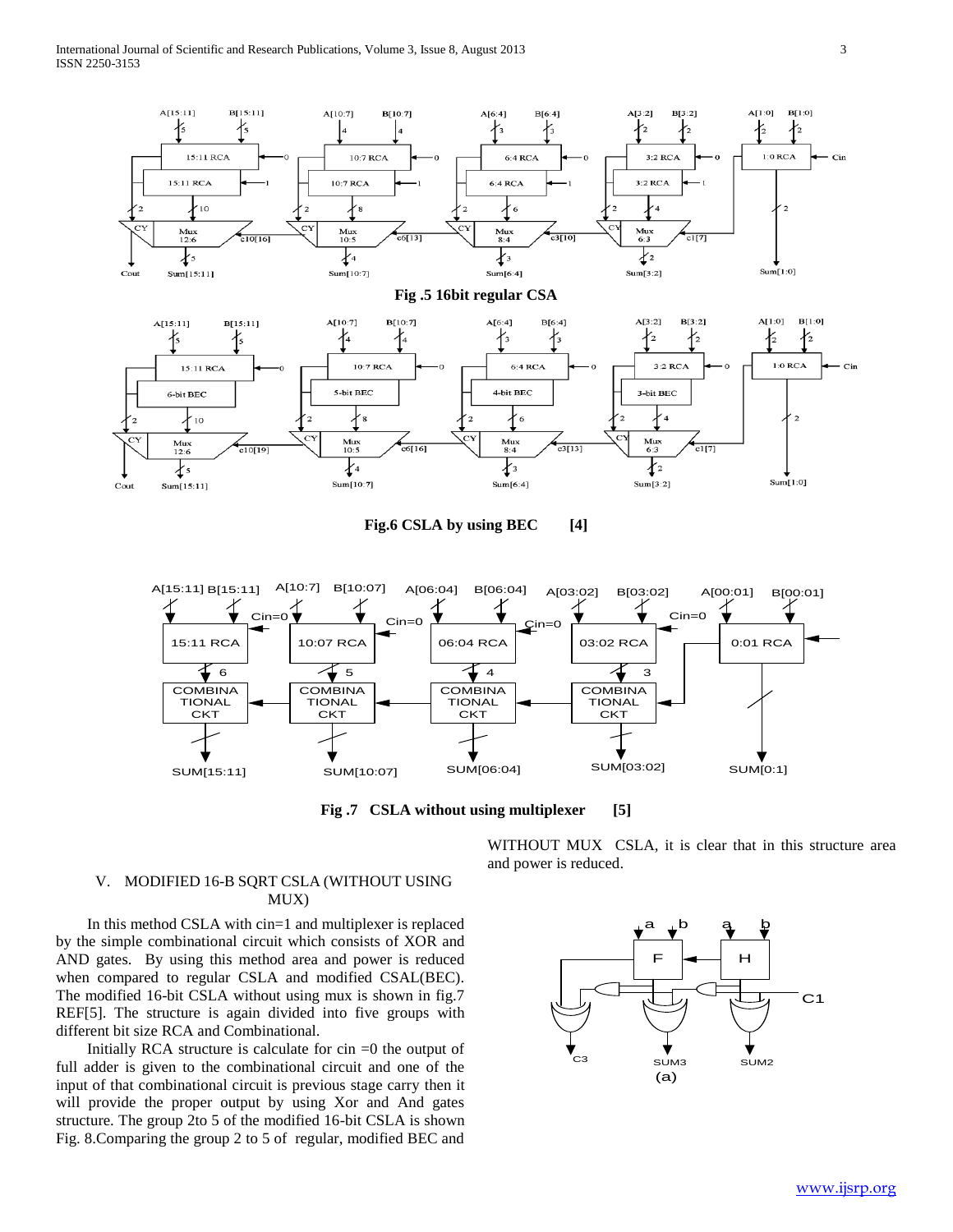

**Fig .8 internal structure of Modified CSLA (Without using Multiplexer) group A to D**

 But the disadvantage of WITHOUT MUX method is that the delay is increasing than the regular CSLA and modified BEC.

#### VI. PROPOSED CSLA USING D-LATCH

 In this method replace any one of the RCA structure ( i.e.  $\sin =1$  or  $\sin =0$ ) by parallel structure of D-latches. For n bit RCA structure it required n D-latches with enable pin as a clk. Latches are used to store one bit information. The RCA structure cin is replace by enable pin , where enable signal is clk signal. When enable  $pin$  en  $=1$  then the RCA structure is calculate for  $cin=1$  that result is stored in D-latch. When en  $=0$  then it will calculate for cin =0 and the D-latch output and full adder output is given to the mux. By using selection line it will gives the proper output.

Where the enable time period for '1' is very less when compared to the enable pin '0'. Initially RCA stracture will calculate for en=1 and then en =0. The architecture of proposed 16-b CSLA is shown in Fig. 10. It has different five groups of different bit size RCA and D-Latch. Instead of using two

separate adders in the regular CSLA, in this method only one adder is used to reduce the area, power consumption and delay. Each of the two additions is performed in one clock cycle. This is 16-bit adder in which least significant bit (LSB) adder is ripple carry adder, which is 2 bit wide. The upper half of the adder i.e., most significant part is 14-bit wide which works according to the clock. Whenever clock goes high addition for carry input one is performed. When clock goes low then carry input is assumed as zero and sum is stored in adder itself. From the Fig. 9, it can understand that latch is used to store the sum and carry for  $Cin=1$ .

 Carry out from the previous stage i.e., least significant bit adder is used as control signal for multiplexer to select final output carry and sum of the 16-bit adder. If the actual carry input is one, then computed sum and carry latch is accessed and for carry input zero MSB adder is accessed. Cout is the output carry. The Fig.9 shows the internal structure of group 2 to 5 of the proposed 16-bit CSLA.



**(a) Internal structure of 3 D-latchs in parallel block of Fig.10**



**Internal structure of 4 D-latchs in parallel block of Fig.10**



**Internal structure of 5 D-latchs in parallel block of Fig.10**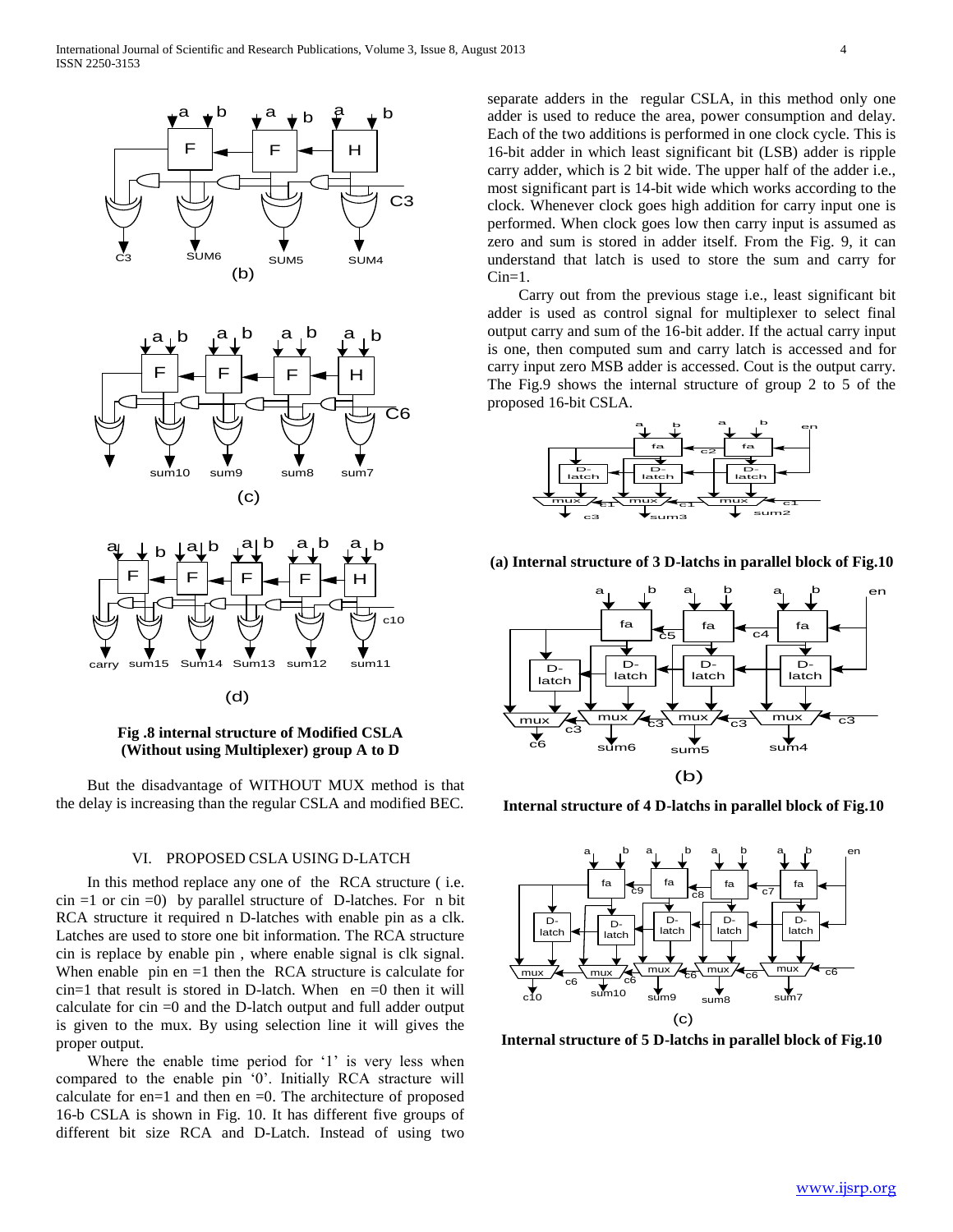



# **Fig.10 Proposed Paper by using D-Latch**

# VII. SIMMULATION RESULTS

 The design proposed in this paper has been developed using Verilog-HDL and synthesized in Synopsys RTL design compiler. The similar design followed for all regular, modified and Proposed SQRT CSLAs. Table 1 to 4 exhibits the simulation results of all the CSLA structures in terms of delay, area and power. The area indicates the total cell area of the design and the total power is sum of the leakage power, internal power and switching power. The percentage reduction in the cell area, total power, total delay, power-delay product and the area–delay product as function of the bit size are shown in below Table. Also plotted is the percentage delay and power reduced in Fig. 11 It is clear that the delay of the 8-, 16-, 32-, and 64-b proposed SQRT CSLA is reduced by 4.6%, 49.3%, 44.5%, and 59.08%, respectively when compared to regular SQRT CSLA. Power reduction of the proposed paper when compared to regular SQRT CSLA 8, 16, 32 and 64-b is 10.8%, 17.73%, 20.01% and 21.9%, respectively.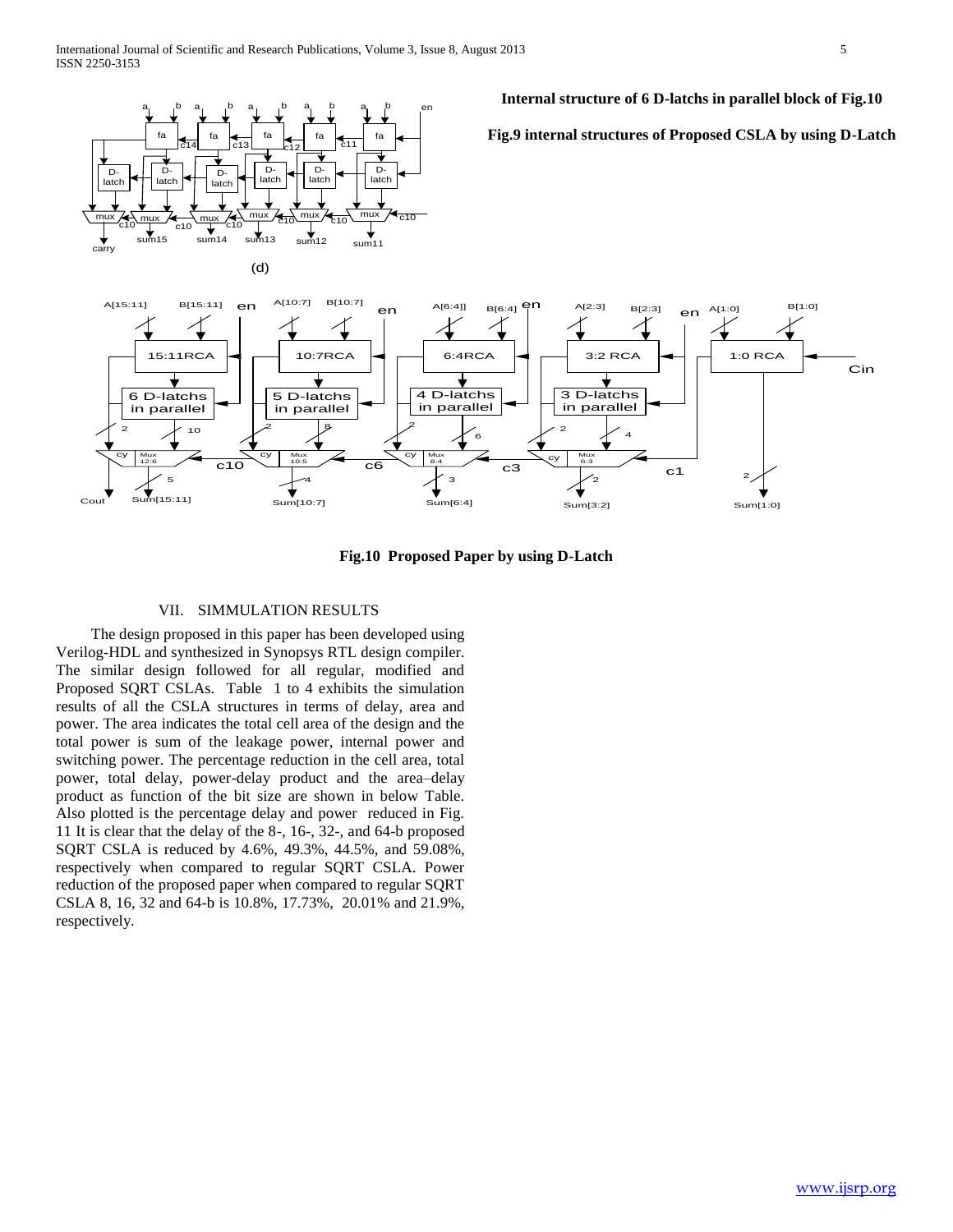# **COMPARISON OF REGULAR AND MODIFIED SQRT CSLA WITH PROPOSED PAPER**:

| Bit size | Type of adder     | Delay(ns) | Area(nm) | Power(mw) | Power                      | delay |
|----------|-------------------|-----------|----------|-----------|----------------------------|-------|
|          |                   |           |          |           | product( $10^{\circ}$ -12) |       |
|          | Regular CSLA      | 2.195     | 955.937  | 15.241    | 33.45                      |       |
| 8 bit    | <b>BEC CSLA</b>   | 3.336     | 628.906  | 14.229    | 47.46                      |       |
|          | Without Using MUX | 3.337     | 434.843  | 7.956     | 26.55                      |       |
|          | Using D-latch     | 2.094     | 952.343  | 13.598    | 28.47                      |       |

### **Table 1: 8-bit results comparison**

 When compared to regular and modified circuit delay is reduced but power and area is increased negligibly when compared to modified CSLA without using mux only.

# **Table 2: 16-bit results comparison**

| Bit size | Type of adder     | Delay(ns) | Area(nm) | Power(mw) | delay<br>Power             |
|----------|-------------------|-----------|----------|-----------|----------------------------|
|          |                   |           |          |           | product( $10^{\circ}$ -12) |
|          | Regular CSLA      | 4.848     | 2016.093 | 35.631    | 172.73                     |
| $16$ bit | <b>BEC CSLA</b>   | 3.941     | 1362.031 | 33.458    | 131.793                    |
|          | Without Using MUX | 6.201     | 952.343  | 18.413    | 114.14                     |
|          | Using D-latch     | 2.450     | 1901.093 | 29.311    | 71.80                      |

 When compared to regular and modified circuit delay is reduced but power is increased when compared to modified CSLA without using mux. But here the power delay product and area delay product is reduced when compared to regular and modified circuit.

# **Table 3: 32-bit results comparison**

| Bit size | Type of adder     | Delay(ns) | Area(nm) | Power(mw) | delay<br>Power             |
|----------|-------------------|-----------|----------|-----------|----------------------------|
|          |                   |           |          |           | product( $10^{\circ}$ -12) |
|          | Regular CSLA      | 6.587     | 4161.562 | 77.499    | 510.48                     |
| 32bit    | <b>BEC CSLA</b>   | 6.729     | 2813.906 | 71.450    | 480.78                     |
|          | Without Using MUX | 9.539     | 1958.593 | 39.0177   | 372.18                     |
|          | Using D-latch     | 3.655     | 3856.093 | 61.409    | 224.41                     |

 When compared to regular and modified circuit delay is reduced but power is increased when compared to modified CSLA without using mux. But here the power delay product and area delay product is reduced when compared to regular and modified circuit.

# **Table 4: 64-bit results comparison**

| Bit size | Type of adder     | Delay(ns) | Area(nm)  | Power(mw) | delay<br>Power             |
|----------|-------------------|-----------|-----------|-----------|----------------------------|
|          |                   |           |           |           | product( $10^{\circ}$ -12) |
|          | Regular CSLA      | 1.169     | 8377.031  | 161.870   | 1807.92                    |
| 64 bit   | <b>BEC CSLA</b>   | 11.181    | 5760.7812 | 147.69    | 1651.17                    |
|          | Without Using MUX | 15.542    | 4057.3437 | 81.304    | 1263.40                    |
|          | Using D-latch     | 4.566     | 7593.593  | 126.371   | 577.0                      |

 When compared to regular and modified circuit delay is reduced but power is increased when compared to modified CSLA without using mux. But here the power delay product and area delay product is reduced when compared to regular and modified circuit.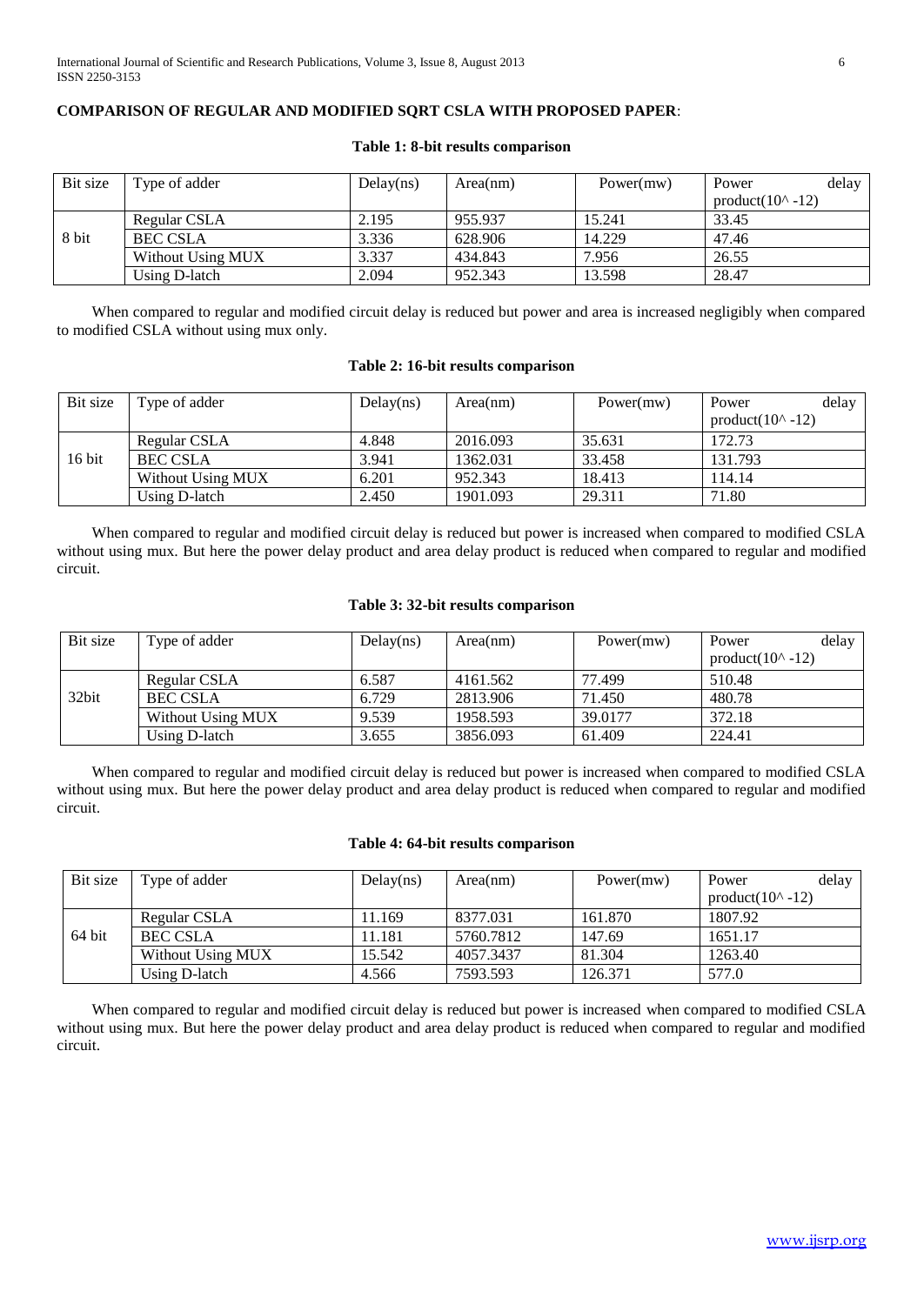The design proposed in this paper has been developed using Verilog-HDL and synthesized in Synopsys RTL compiler.The similar design followed for all regular, modified and Proposed SQRT CSLAs. Table exhibits the simulation results of all the CSLA structures in terms of delay, area and power. The area indicates the total cell area of the design and the total power is sum of the leakage power, internal power and switching power. The percentage reduction in the cell area, total power, total delay and power-delay product as function of the bit size are shown in above Table[1-4]. Also plotted the percentage reduction in delay and power is shown in Fig.  $11(a)$ , Fig.  $11(b)$  respectively. It is clear that the delay of the 8-, 16-, 32-, and 64-b proposed SQRT CSLA is reduced by 4.6%, 49.3%, 44.5%, and 59.08%, respectively when compared to regular SQRT CSLA. Power reduction of the proposed paper when compared to regular SQRT CSLA 8, 16, 32 and 64-b is 10.8%, 17.73%, 20.01% and 21.9%, respectively.

 Fig.12 shows the Simulation results of 64-bit CSLA using D-Latch. And Fig13 shows the power and delay calculation results by using synopsys of 64-bit CSLA using D-Latch.

# **percentage of delay reduction**



**Fig .11(a) percentage in delay reduction**

# **percentage of power reduction**



**Fig.11 (b) percentage in power reduction**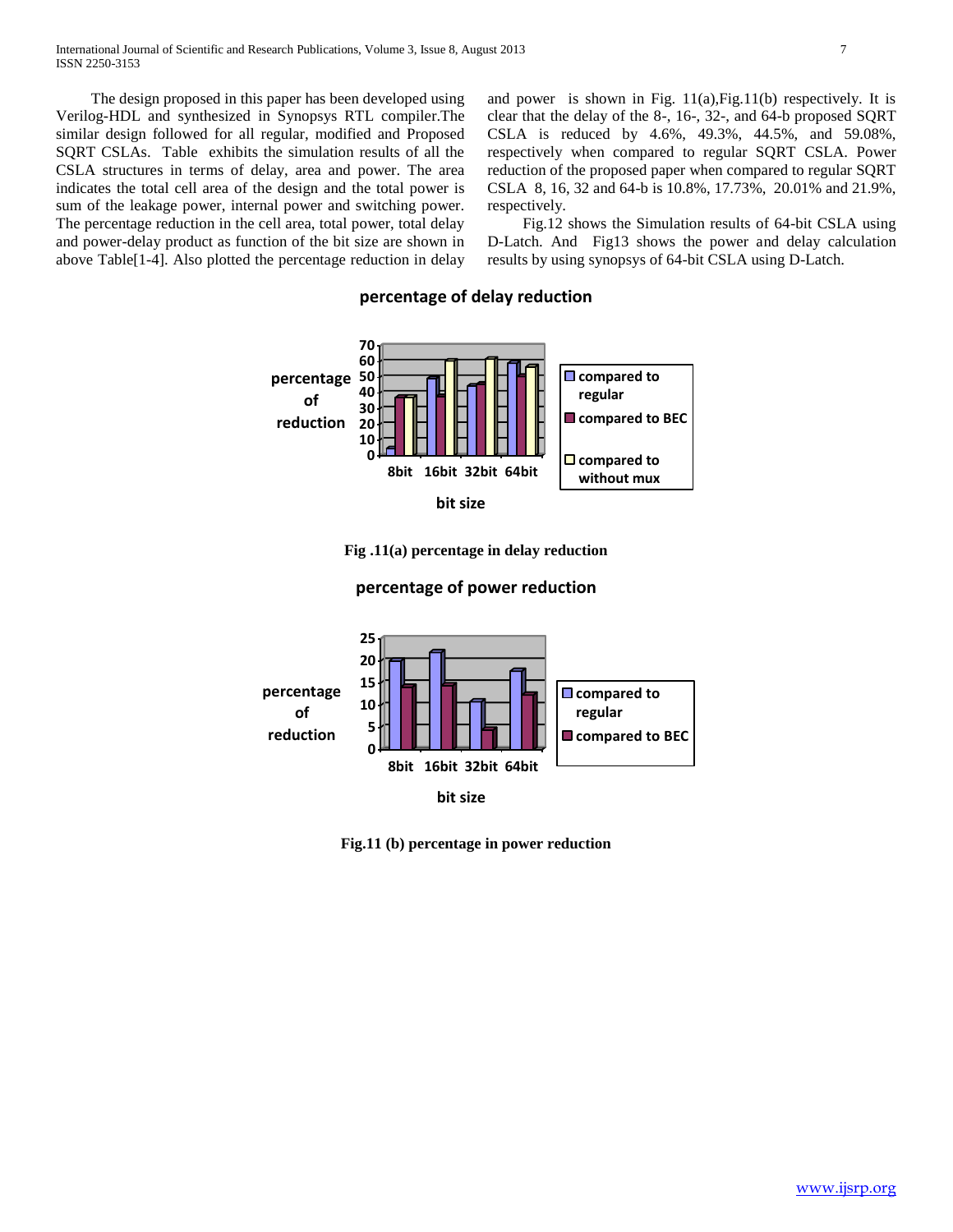| 10 8 日<br><b>西西</b><br>$\mathfrak{g} \circ \mathfrak{g}$<br>Ð<br>п |                                              |             |  |                               |                          | $  \mathcal{P} \setminus \mathcal{P}   \mathcal{P} \cap \mathcal{P}   \mathcal{P}   \geq   \mathcal{P}  $ ( $  \mathcal{P} \setminus \mathcal{P}  $ ) $  \mathcal{P} \setminus \mathcal{P}   \geq   \mathcal{P}  $ |            |            |            |            |            |            |  |
|--------------------------------------------------------------------|----------------------------------------------|-------------|--|-------------------------------|--------------------------|--------------------------------------------------------------------------------------------------------------------------------------------------------------------------------------------------------------------|------------|------------|------------|------------|------------|------------|--|
| <b>Objects</b>                                                     | $\leftrightarrow$ $\Box$ $\,\oplus$ $\times$ | $\bigoplus$ |  |                               |                          |                                                                                                                                                                                                                    |            |            |            |            |            | 999,997 ps |  |
| Simulation Objects for dlc64bittxt                                 |                                              |             |  |                               |                          |                                                                                                                                                                                                                    |            |            |            |            |            |            |  |
| 5 6<br>$\frac{1}{\log N}$<br>Щ<br>ø                                |                                              | <b>Name</b> |  | <b>Value</b>                  | $\frac{1}{2}$ 999,992 ps |                                                                                                                                                                                                                    | 999,993 ps | 999,994 ps | 999,995 ps | 999,996 ps | 999,997 ps |            |  |
|                                                                    |                                              |             |  |                               | 6a[639] 111111           |                                                                                                                                                                                                                    |            |            |            |            |            |            |  |
| Object Name                                                        | Value                                        |             |  | b(63)                         | 111111                   |                                                                                                                                                                                                                    |            |            |            |            |            |            |  |
| $\triangleright$ $\triangleright$<br>a[63:0]                       | 111111111111111                              |             |  | $\mathbb{U}_\mathbb{C}$ cin   | $\mathbf{1}$             |                                                                                                                                                                                                                    |            |            |            |            |            |            |  |
| > 26<br>b[63:0]                                                    | 1111111111111111                             |             |  | $\mathbb{R}$ dk1 $\mathbb{R}$ |                          |                                                                                                                                                                                                                    |            |            |            |            |            |            |  |
| cin                                                                |                                              |             |  | i sun                         | 111111                   |                                                                                                                                                                                                                    |            |            |            |            |            |            |  |
| clk1<br>łà                                                         | $\circ$                                      | 企           |  |                               |                          |                                                                                                                                                                                                                    |            |            |            |            |            |            |  |
| Pá<br>sum[63:0]<br>Þ.                                              | 1111111111111111                             | ±           |  | $\mathbb{U}$ carry 1          |                          |                                                                                                                                                                                                                    |            |            |            |            |            |            |  |
| 16<br>carry                                                        |                                              |             |  | $\mathbb{I}_{\mathsf{e}}$ dk1 | 10000                    |                                                                                                                                                                                                                    |            |            | 10000 ps   |            |            |            |  |
| La clk1_period                                                     | 10000 ps                                     |             |  |                               |                          |                                                                                                                                                                                                                    |            |            |            |            |            |            |  |
|                                                                    |                                              | G           |  |                               |                          |                                                                                                                                                                                                                    |            |            |            |            |            |            |  |
|                                                                    |                                              |             |  |                               |                          |                                                                                                                                                                                                                    |            |            |            |            |            |            |  |
|                                                                    |                                              |             |  |                               |                          |                                                                                                                                                                                                                    |            |            |            |            |            |            |  |
|                                                                    |                                              | 631         |  |                               |                          |                                                                                                                                                                                                                    |            |            |            |            |            |            |  |
|                                                                    |                                              |             |  |                               |                          |                                                                                                                                                                                                                    |            |            |            |            |            |            |  |
|                                                                    |                                              | M           |  |                               |                          |                                                                                                                                                                                                                    |            |            |            |            |            |            |  |
|                                                                    |                                              | m           |  |                               |                          |                                                                                                                                                                                                                    |            |            |            |            |            |            |  |
|                                                                    |                                              |             |  |                               |                          | X1: 999,997 ps                                                                                                                                                                                                     |            |            |            |            |            |            |  |





**Fig.13 Power and Delay calculation of proposed circuit by using synopsys tool**

#### VIII. CONCLUSION

 A uique approach is proposed in this paper to reduce the area, power and delay of SQRT CSLA architecture. This paper shows the design of carry select adder implemented by using D-Latch and compared with regular CSA and modified CSA(BEC and Without using Multiplexer). All these adders are implemented on Spartan XC3S500E FPGA device and the performance is compared. Power and Area is calculated by using synopsys RTL tool. This paper having better results when compared to CSA and modified techniques.

#### **REFERENCES**

- [1] O. J. Bedrij, "Carry-select adder," *IRE Trans. Electron. Comput.*, pp.340– 344, 1962.
- [2] B. Ramkumar, H.M. Kittur, and P. M. Kannan, "ASIC implementation of modified faster carry save adder," *Eur. J. Sci. Res.*, vol. 42, no. 1, p. 53–58, 2010.